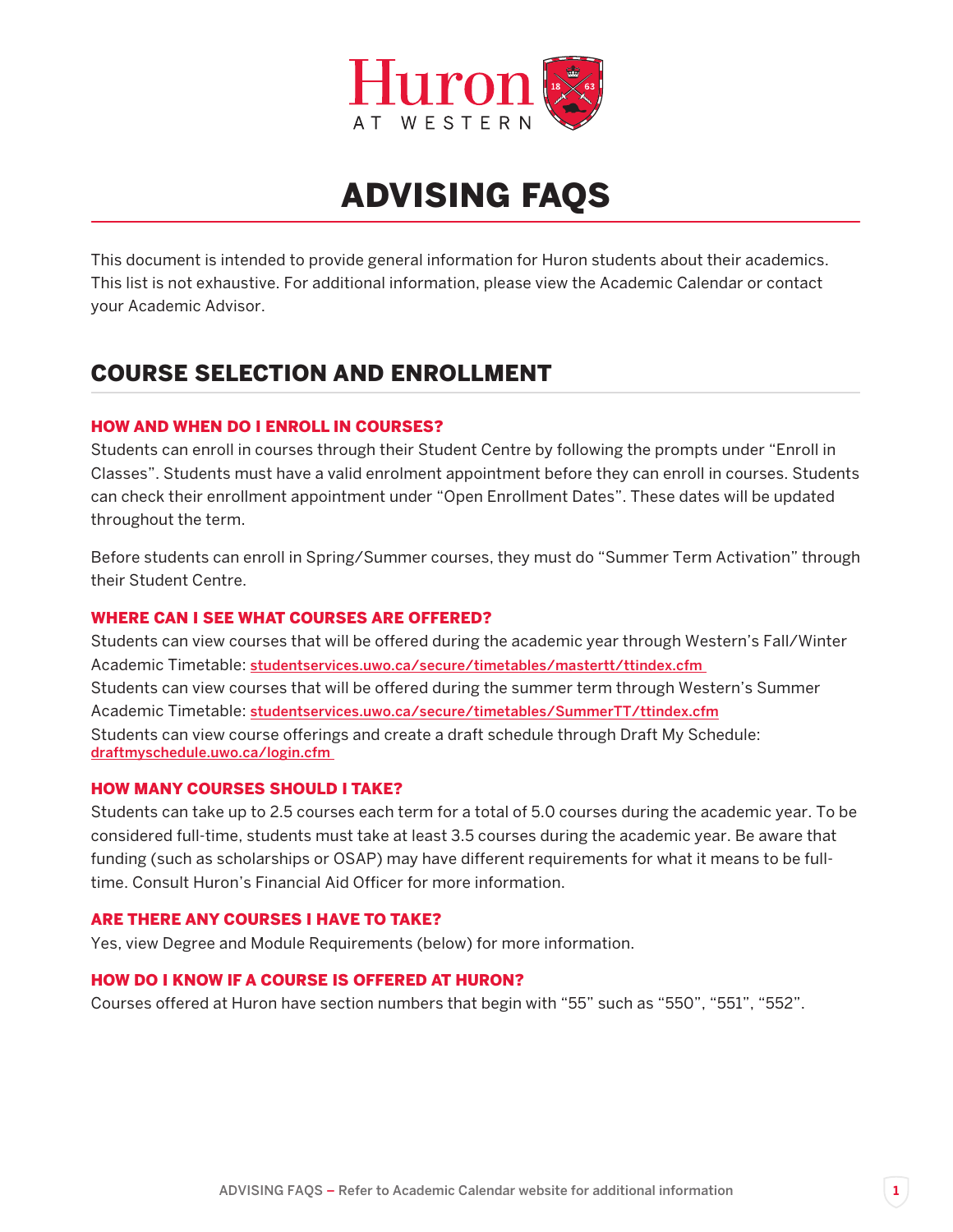#### HOW ARE COURSES COUNTED? WHAT DO THE LETTERS IN HURON'S COURSE CODES MEAN?

Huron offers courses worth 0.5 credit, which last the length of one term (September to December or January to April), and courses that are worth 1.0 credit which last the full academic year (September to April). Here is a helpful chart to understand:

|                          | <b>FULL YEAR COURSES</b> | <b>FALL TERM COURSES</b> | <b>WINTER TERM COURSES</b>    |
|--------------------------|--------------------------|--------------------------|-------------------------------|
|                          | <b>WORTH 1.0 CREDITS</b> | <b>WORTH 0.5 CREDITS</b> | <b>WORTH 0.5 CREDITS</b>      |
|                          | (SEPTEMBER TO APRIL)     | (SEPTEMBER TO DECEMBER)  | (JANUARY TO APRIL)            |
| <b>ESSAY COURSES</b>     | Courses ending in "E"    | Courses ending in "F"    | Courses ending in "G"         |
|                          | (ie. History 1801E)      | (ie. Philosophy 2700F)   | (ie. Writing 1021G)           |
| <b>NON-ESSAY COURSES</b> | Courses with no suffix   | Courses ending in "A"    | Courses ending in "B"         |
|                          | (ie. Speech 2001)        | (ie. Economics 2121A)    | (ie. Religious Studies 2295B) |

*Note that, for example, students should not take Philosophy 1250F and Philosophy 1250G as these are the same course, just offered in different terms. They are not part one and part two of the same course.* 

#### WHAT DOES IT MEAN FOR A COURSE TO BE AN "ESSAY COURSE"?

A course is considered to be an "essay course" if it requires students to write a certain number of words throughout the course as indicated below:

- 1.0 credit course at 1000 to 1999 level: at least 3000 words
- 0.5 credit course at 1000 to 1999 level: at least 1500 words
- 1.0 credit course at 2000 level and above: at least 5000 words
- Half course (2000 and above): at least 2500 words

#### WHERE CAN I FIND COURSE OUTLINES/SYLLABI FOR THE COURSES I WANT TO TAKE?

You can search for course outlines on Huron's website: huronuc.ca. On the top left corner, there are three lines, click on those to view each department. Each department will have its own course listings and course outlines.

#### CAN I ENROLL IN COURSES AT WESTERN, KING'S, OR BRESCIA?

Yes, Huron students are permitted to take courses away from Huron in accordance with Huron's Residency Requirement (see below for more information).

#### HOW DO I GET MY COURSE TIMETABLE APPROVED?

First year students are encouraged to come to a SOAR (Summer Orientation and Academic Registration) session where an Academic Advisor can assist with course selection and review students' timetables. Upper year students who want assistance with course selection are encouraged to connect with their Academic Advisor. Students are not required to get their timetables approved by an Academic Advisor. Students are ultimately responsible for ensuring they are enrolled in the correct courses.

#### CAN I DROP A COURSE?

Students can withdraw from a course with no academic penalty up until the drop date. A "WDN" may appear on your academic record next to the course you dropped. Check the Academic Calendar for the last day to add or drop a course.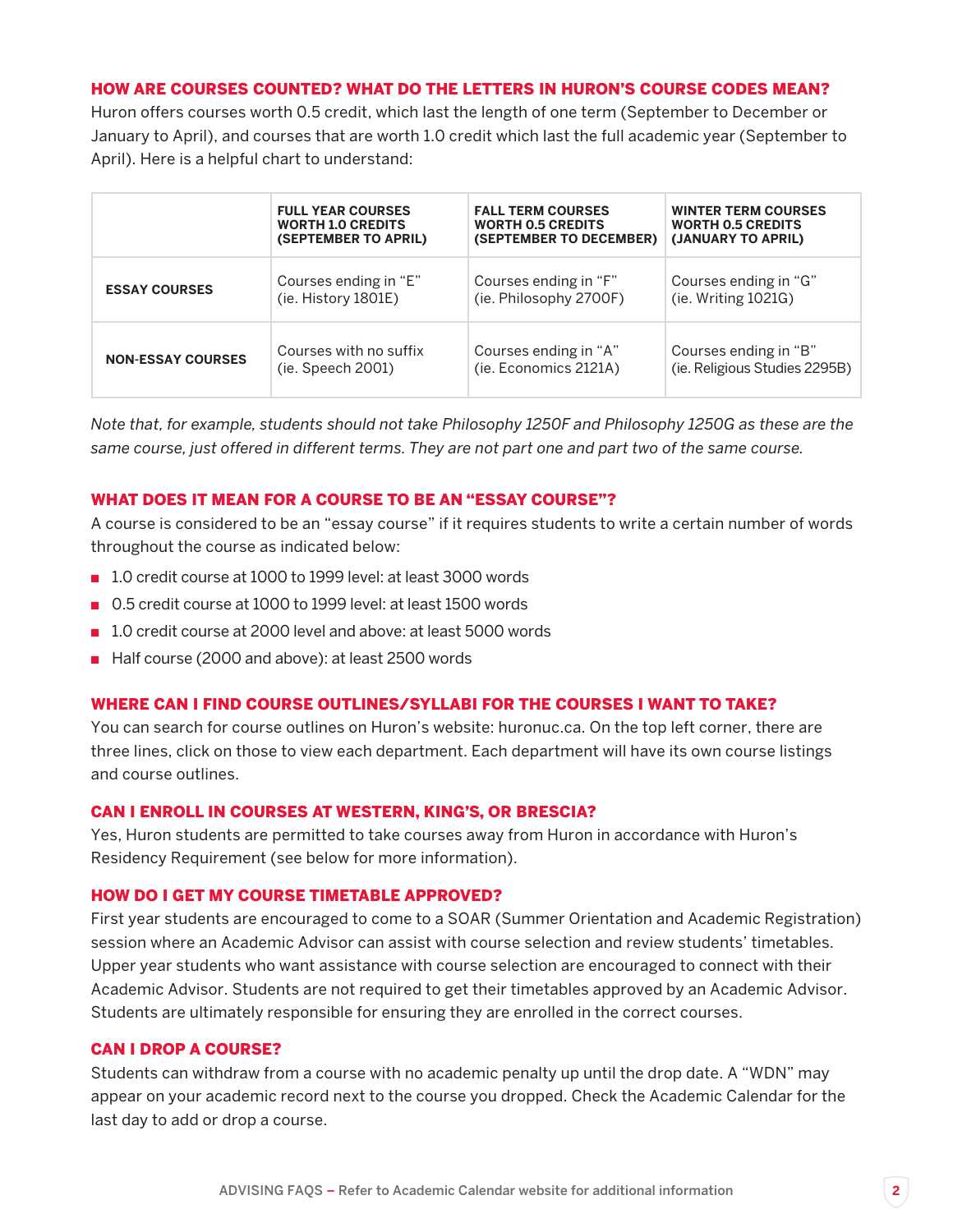#### HOW MANY CREDITS DO I NEED FOR MY DEGREE?

For a four-year degree, students require 20.0 credits. For a three-year degree, students require 15.0 credits. Students may take longer than three or four years, respectively, to complete their degree requirements. A maximum of 7.0 first year credits can count towards one's degree.

#### WHAT COURSES DO I NEED FOR MY MODULE?

You can view admission requirements and required courses for your module on the Academic Calendar under "Modules/Programs".

#### HOW MANY COURSES CAN I HAVE IN ONE SUBJECT?

For a four-year degree, you can have up to 14.0 credits in one subject. For a three-year degree, you can have up to 9.0 credits in one subject.

#### WHAT HAPPENS IF I FAIL A COURSE?

Failing a course will decrease your cumulative average. An 'F' will not be removed from your record, even if you repeat the course. You can take a course again (up to three times, depending on the situation) and it is always the most recent attempt that counts. If you have more than 6.0 fails, you will be required to withdraw from the university.

#### WHAT ARE SOME OTHER DEGREE REQUIREMENTS?

Students must complete Breadth Requirements. Breadth Requirement include successfully completing at least 1.0 credits in each of Category A (Social Science), Category B (Arts and Humanities), and Category C (Math and Science). At least two of these Categories must be completed in first year at the 1000 level. Students must complete at least 2.0 essay credits, at least 1.0 must be at the 2000 level or above.

#### WHAT AVERAGES DO I NEED TO ACHIEVE/MAINTAIN?

To graduate or to be in good standing, students require a minimum modular and cumulative average of at least 60%. For Honours programs, students typically require averages of at least 70%. In many cases, averages required are program dependent. Check the Academic Calendar to determine what grades/ averages are required for your program.

#### HOW CAN I CHANGE MY PROGRAM?

Students can request to change their program though their Student Centre during the Intent to Register (ITR) period which takes place every year in February and March. Students must complete an ITR whether they wish to remain in the same program or change programs. Students will only be admitted into a program if they meet the requirements outlined in the Academic Calendar.

#### WHAT IF I DON'T GET INTO THE PROGRAM I WANT?

Students are encouraged to create parallel plans so if their first choice program doesn't work out, they have a second choice. If a student can't get into their chosen program, they will be "Undeclared". Students are encouraged to check out the Academic Calendar to explore program options and to meet with an Academic Advisor for more information.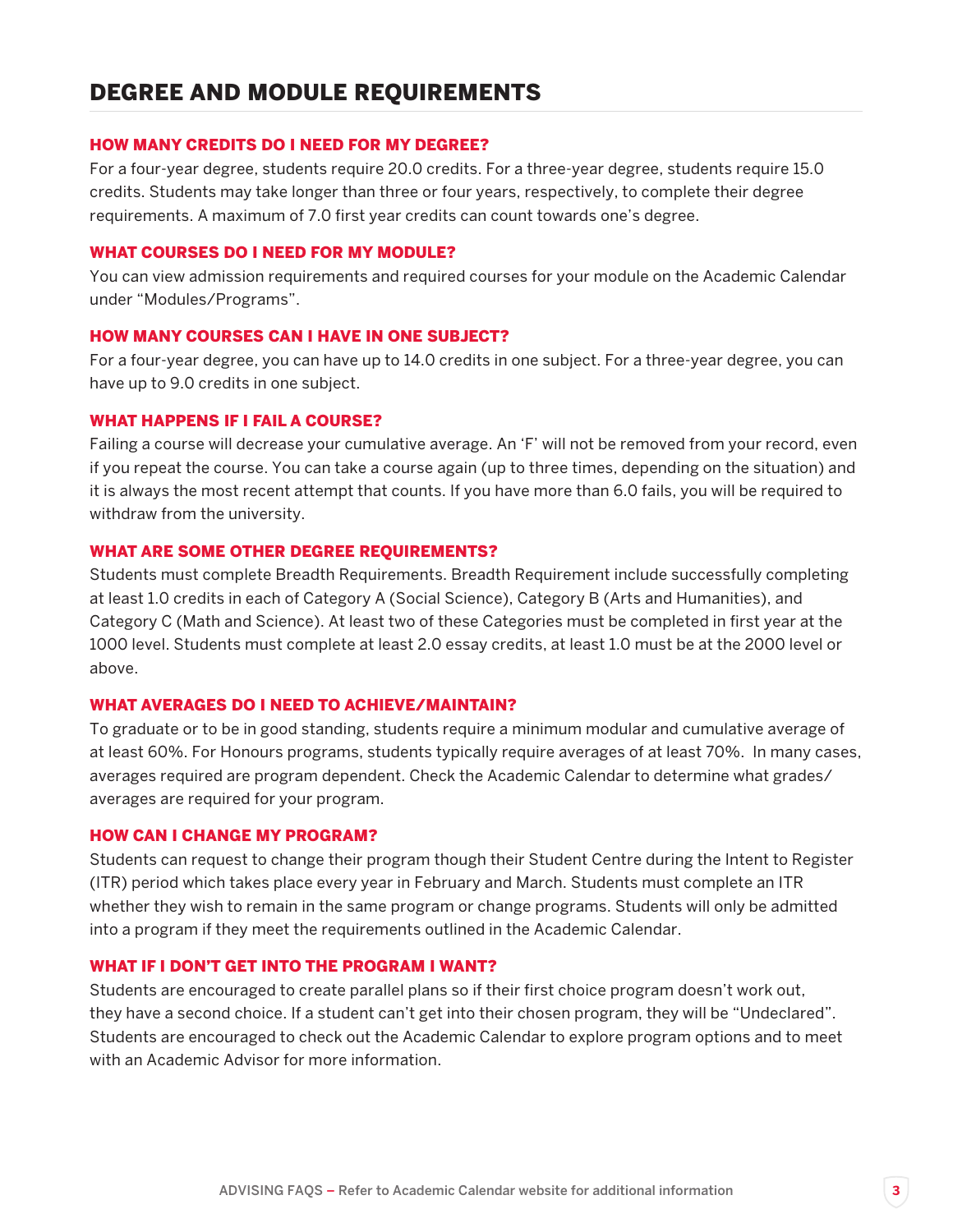#### WHERE CAN I VIEW MY PROGRAM AND STATUS?

Students can view their program and status through their Student Centre under "My Program". Students' programs are typically updated in mid-June after they are reviewed by an Academic Advisor.

#### WHERE CAN I VIEW MY GRADES?

Students can view their grades through their Student Centre under "View My Grades" or "Web Academic Report".

# ACADEMIC RESOURCES

#### WHAT RESOURCES ARE AVAILABLE TO HELP ME DO WELL ACADEMICALLY?

There are numerous resources available to help Huron students succeed. These resources include Huron's Writing Services and Course Content Support (huronatwestern.ca/library/writing-services) and Western's Learning Skills Services (uwo.ca/sdc/learning/).

#### CAN HURON HELP ME FIND A TUTOR FOR ONE OF MY COURSES?

Huron's Writing Services offers one-on-one content supports for certain courses for subjects including Math and Economics. Students can sign up for these appointments for free through Huron's website. Our office does not connect students with private tutors. Your instructors or peers may be able to make tutor recommendations.

# ACADEMIC CONSIDERATION AND ACCOMMODATION

#### WHAT IS ACADEMIC CONSIDERATION? WHAT IS ACADEMIC ACCOMMODATION?

*Academic consideration* is a cooperative process between the university, the student, and academic staff. It is intended for short term purposes such as when a student is experiencing an acute illness. Academic consideration is intended to provide students with consistent, fair, and pedagogically appropriate consideration without compromising the academic integrity of the course or program, when they have been unable to complete some component of a course due to extenuating circumstances. Students seeking academic consideration should connect with their Academic Advisor.

*Academic accommodation* is intended for students who have long-term or chronical medical considerations (physical or mental) which may impede their ability to complete academic responsibilities. Students seeking academic accommodations should connect with Student Accessibility Services through Western.

*Note that there is no expectation that a student must be in optimum physical or mental condition to carry out their academic responsibilities.*

#### WHAT HAPPENS IF I NEED TO MISS A TEST, MIDTERM, OR HAND AN ASSIGNMENT IN LATE? WHAT IS THE PROCESS FOR REQUESTING ACADEMIC CONSIDERATION?

Depending on why you missed your test, midterm, or handed your assignment in late, you may be eligible for academic consideration. Huron Student Support Services will recommend academic consideration for students for short-term medical concerns, compassionate considerations, varsity athletic commitments, or religious considerations. Appropriate documentation is required as well as the Academic Considerations Request Form (which can be accessed through Huron Student Support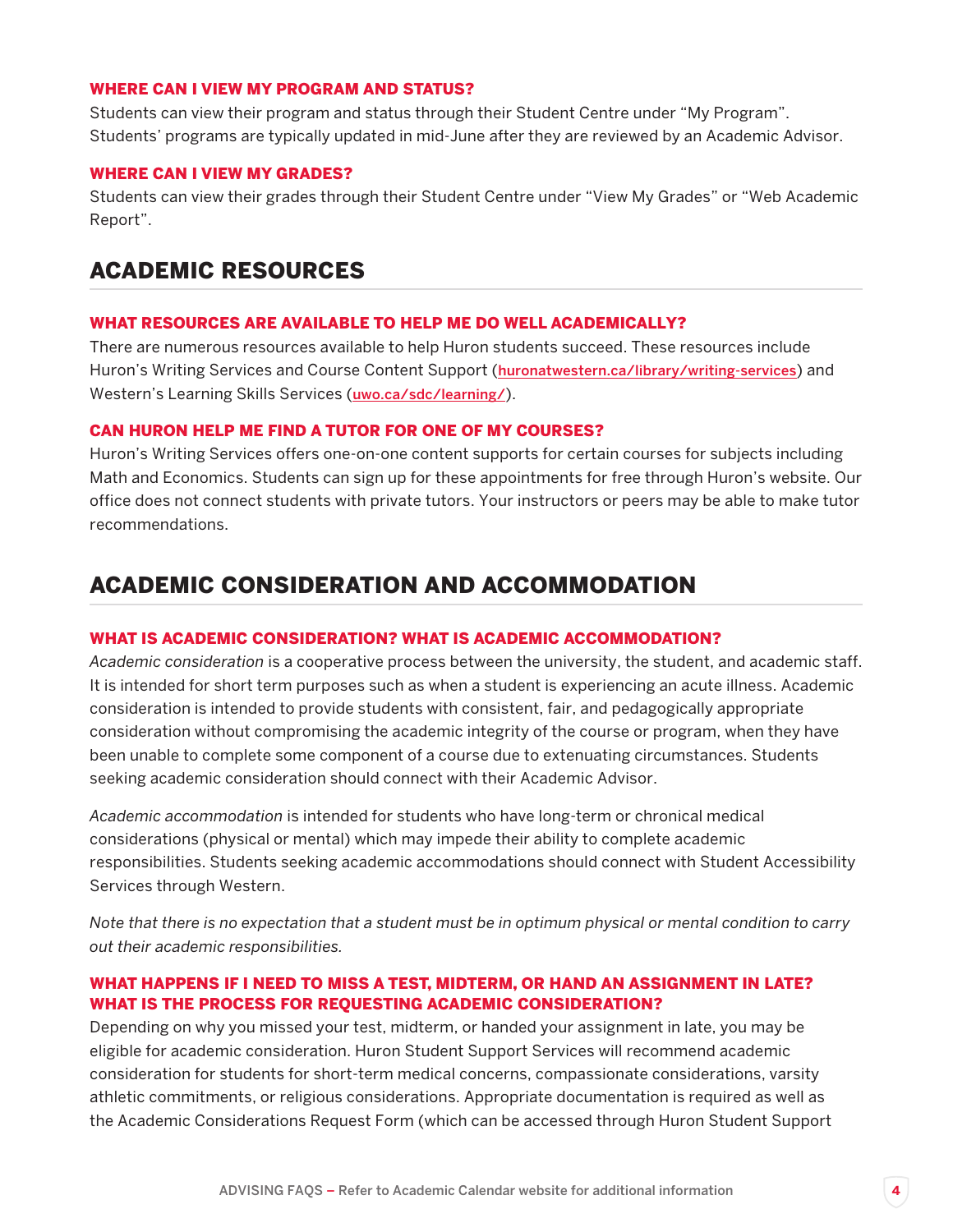Services). If approved, it will be up to your instructor as to what consideration will be granted (ex. Write makeup, re-weight evaluations, accept late assignment).

Students must submit the required documentation to Huron Student Support Services in a timely manner and follow the process outlined on the Academic Calendar.

*Note that students are not guaranteed to be granted academic consideration.*

### ARE THERE OPTIONS ASIDE FROM SEEKING ACADEMIC CONSIDERATION IN CASES WHERE I NEED TO MISS AN EVALUATION?

Yes, in some cases students have the option to self report an absence through their Student Centre. Certain criteria must be met and the process must followed. Students are permitted up to two self reported absences during the academic year. For most students, these two self reported absence options should sufficiently cover any missed work throughout the academic year. See the Academic Calendar for more information.

### I HAVE A FLIGHT BOOKED ON THE SAME DAY AS AN EXAM. CAN I BE GRANTED ACADEMIC CONSIDERATION FOR THIS?

No, students will not be granted academic consideration for things like flights, weddings, or interviews.

# I AM SCHEDULED TO WRITE FOUR EXAMS IN TWO DAYS. CAN I BE GRANTED ACADEMIC CONSIDERATION FOR THIS?

Yes, students may be granted academic consideration for exams in the December or April exam period if they have 3 exams within 23 hours, 4 exams within 47 hours, or 5 exams within 71 hours. The time between exams is considered from when the exam starts.

### I HAD AN IEP IN HIGH SCHOOL. CAN I HAVE SOMETHING LIKE THIS AS A HURON STUDENT?

Students who had an IEP in high school may be eligible for academic accommodation through Student Accessibility Services (SAS, formerly SSD). These supports may include additional time for exams or writing in a private space. Students are responsible for ensuring that they use the SAS supports and accommodations as outlined by SAS. For additional information, visit the SAS website: www.sdc.uwo.ca/ssd/

# PROBATION AND REQUIRED TO WITHDRAW STATUS

#### WHAT DOES IT MEAN TO BE ON PROBATION?

A student will be put on probation if their cumulative average is below 55% (for first year students) or below 60% (for senior level students). A student who is put on probation must meet with an Academic Advisor and meet conditions of their probation contract in order to be back in good standing.

#### WHAT DOES IT MEAN TO BE REQUIRED TO WITHDRAW (RTW)?

A student will be required to withdraw if their cumulative average is below 50% (for first year students) or below 55% (for senior level students); has failed more than 6.0 courses; or has not met probation requirements. A student who is RTW cannot take courses from the university for a minimum of twelve months. A student who has been RTW can apply for readmission to return to Huron after twelve months. Students who are RTW can apply for a Dean's Waiver which, if granted, permits a student to continue at Huron under Dean's Waiver conditions.